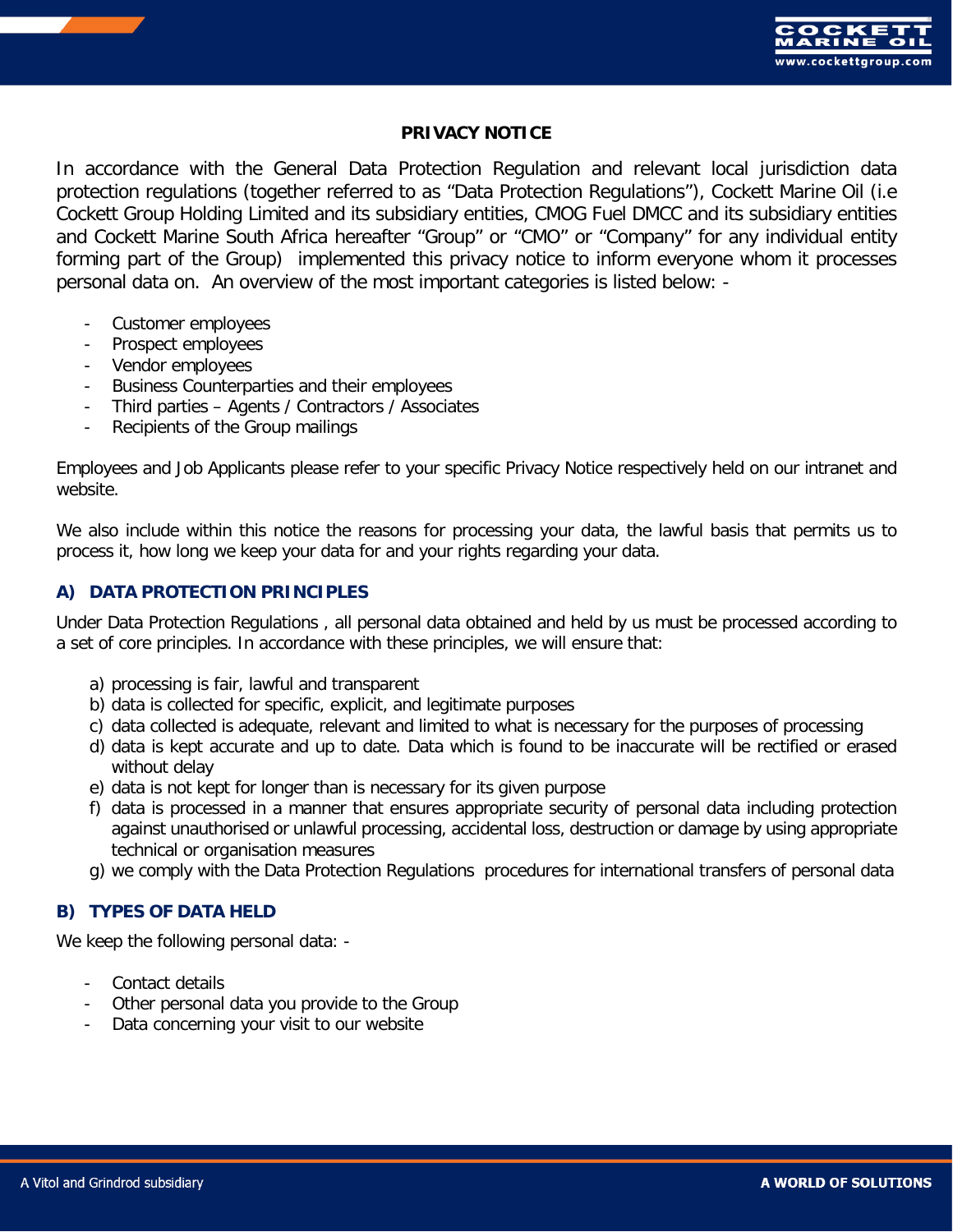

# **C) COLLECTING YOUR DATA**

You have or will in future provide several pieces of personal data to us directly. It enables us to contact and communicate with you, perform marketing activities and improve the quality of our service.

## **D) LAWFUL BASIS FOR PROCESSING**

The law on data protection allows us to process your data for certain reasons only.

Data maybe processed in connection with a justified interest of the Group, for example business and administration matters, compliance and legal matters, effective communications, quality improvements or direct marketing, in the latter case, an opt out is always offered.

## **E) WHO WE SHARE YOUR DATA WITH**

Employees within our Group who have access to your data which is relevant to their function behave professionally, confidentially and follow appropriate rules of conduct to ensure data is processed in line with Data Protection Regulations.

We may also share your data with third parties as part of a Group sale or restructure, or for other reasons to comply with a legal obligation upon us. Third parties must implement appropriate technical and organisational measures to ensure the security of your data.

To provide our services, it may be necessary to transfer your personal data outside the European Economic Area. We have put measures in place to ensure that your data is transferred securely and that the bodies who receive the data that we have transferred process it in a way required by Data Protection Regulations.

# **F) PROTECTING YOUR DATA**

We are aware of the requirement to ensure your data is protected against accidental loss or disclosure, destruction and abuse. We have implemented processes to guard against such.

### **G) RETENTION PERIODS**

We will not retain your personal data any longer than is necessary to achieve the purpose for which it was intended and for complying with statutory retention periods.

Where you have provided consent to our use of your data, you also have the right to withdraw that consent at any time. This means that we will stop processing your data and there will be no consequences of withdrawing consent although this may impact the level of service we are able to provide to you in future.

# **H) YOUR RIGHTS**

You have the following rights in relation to the personal data we hold on you:

- a) the right to be informed about the data we hold on you and what we do with it;
- b) the right of access to the data we hold on you. We operate a Subject Access Request procedure and all such requests will be dealt with accordingly;
- c) the right for any inaccuracies in the data we hold on you, however they come to light, to be corrected. This is also known as 'rectification';